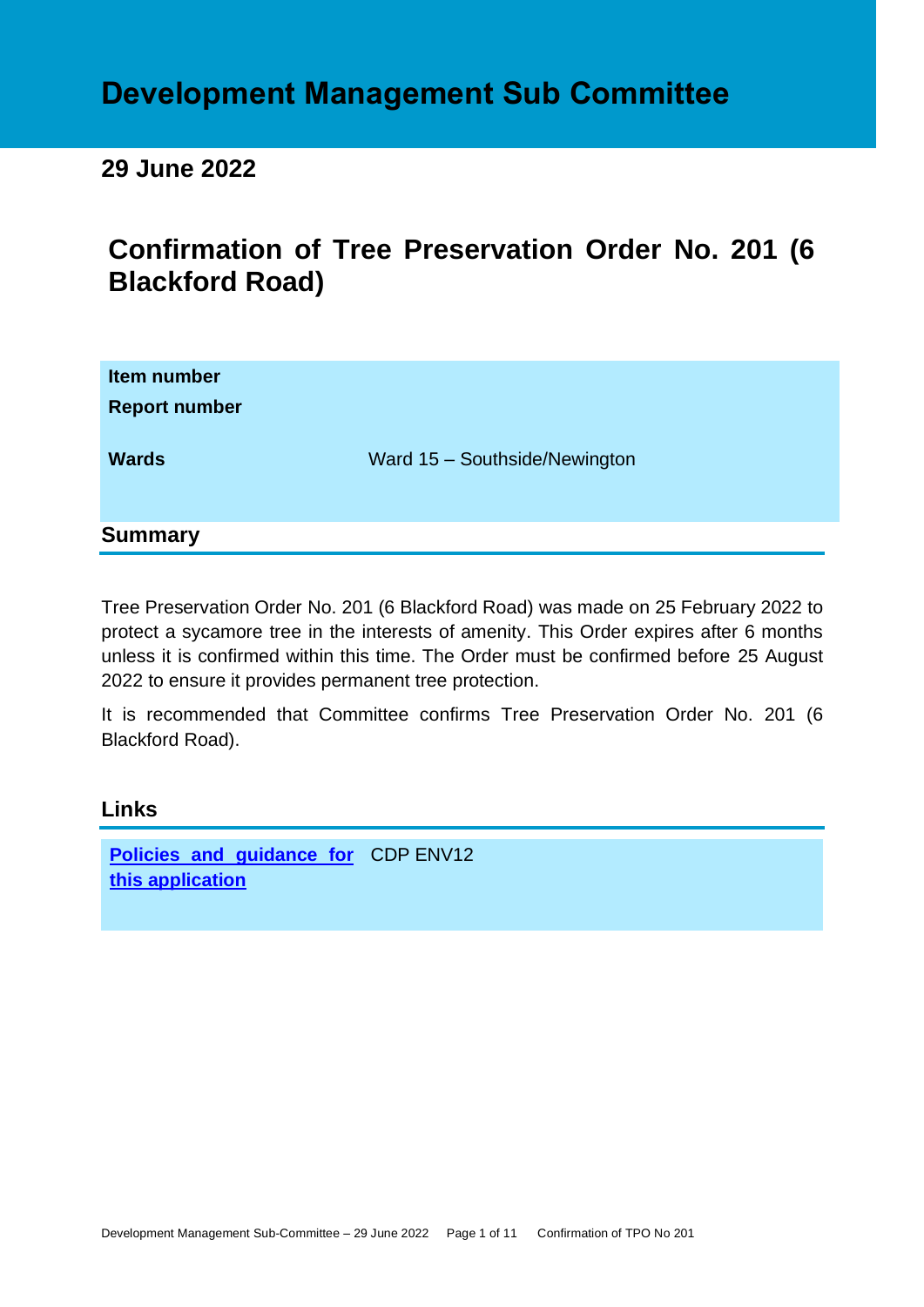# **Report**

# **Confirmation of Tree Preservation Order No. 201 (6 Blackford Road)**

# **Recommendations**

**1.1** It is recommended that Committee confirms the Order.

# **Background**

### **2.1 Site description**

The site is a domestic garden to the rear of 6 Blackford Road. The Order applies to one large sycamore tree at the west side of the rear garden.

Photographs of the trees are provided in Appendix 3.

## **2.2 Site History**

In June 2021 the planning authority received 21/03359/TCO, a notice of intention to fell the sycamore, citing "safety concerns, shading and material dropping into gutters and drains" as the reason. The Arboricultural Officer wrote to the agent expressing concerns about the proposed work and requesting that they consider alternative approaches to managing the tree. They agreed to withdraw the application and resubmit an alternative proposal.

In January 2022 the planning authority received 22/00149/TCO, which again proposed to remove the tree, this time supported by a report from an arboricultural consultant which claimed that the tree is in decline and recommended removal. The Arboricultural Officer found that the recommendations in the report were not justified and in February 2022 a TPO was made to prevent the removal of the tree.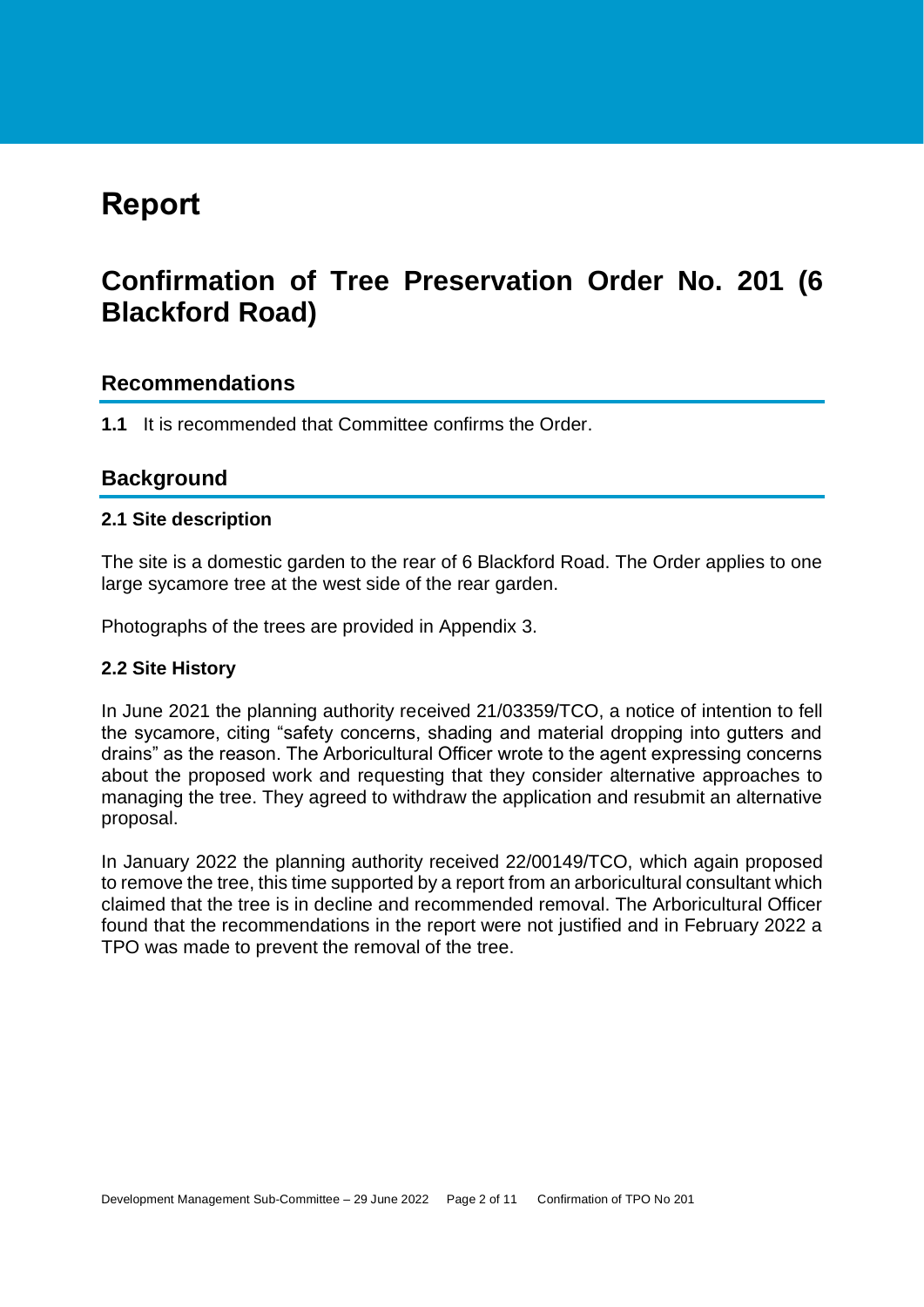## **Main report**

#### **3.1 Description of The Proposal**

6 Blackford Road is a detached domestic property. At the west side of the rear garden is a mature sycamore tree. The tree is significantly taller than the surrounding houses and is visible from the road.

In January 2022 a notice of intention was received proposing the removal of the tree. This was supported by a report from an arboricultural consultant which claimed that the tree is in decline and should be removed. The Arboricultural Officers concluded that the recommendations in the report were not fully justified and that the issues identified with the tree did not justify its removal. A TPO was made to prevent the felling of the tree and to enable the planning authority to ensure that any future tree works are arboriculturally sympathetic and would safeguard amenity.

### **3.2 Determining Issues**

Section 160 of the Town and Country Planning (Scotland) Act 1997 states that a planning authority may make an order specifying any trees, groups of trees or woodlands in their district and providing for their preservation if it is a) expedient in the interests of amenity to make that provision, or b) that the trees, groups of trees or woodlands are of cultural or historical significance.

The planning authority must consider any representations made in accordance with the Tree Preservation Order and Trees in Conservation Areas Regulations before the tree preservation order is confirmed.

#### **3.3 Assessment**

To address these determining issues, the Committee needs to consider whether:

- a) The making of the Order is expedient in the interests of amenity or whether the trees, groups of trees or woodlands are of cultural or historical significance;
- b) the proposal complies with the development plan;
- c) equality and human rights issues have been addressed; and
- d) any representations received require the Order to be abandoned, confirmed or confirmed with modifications.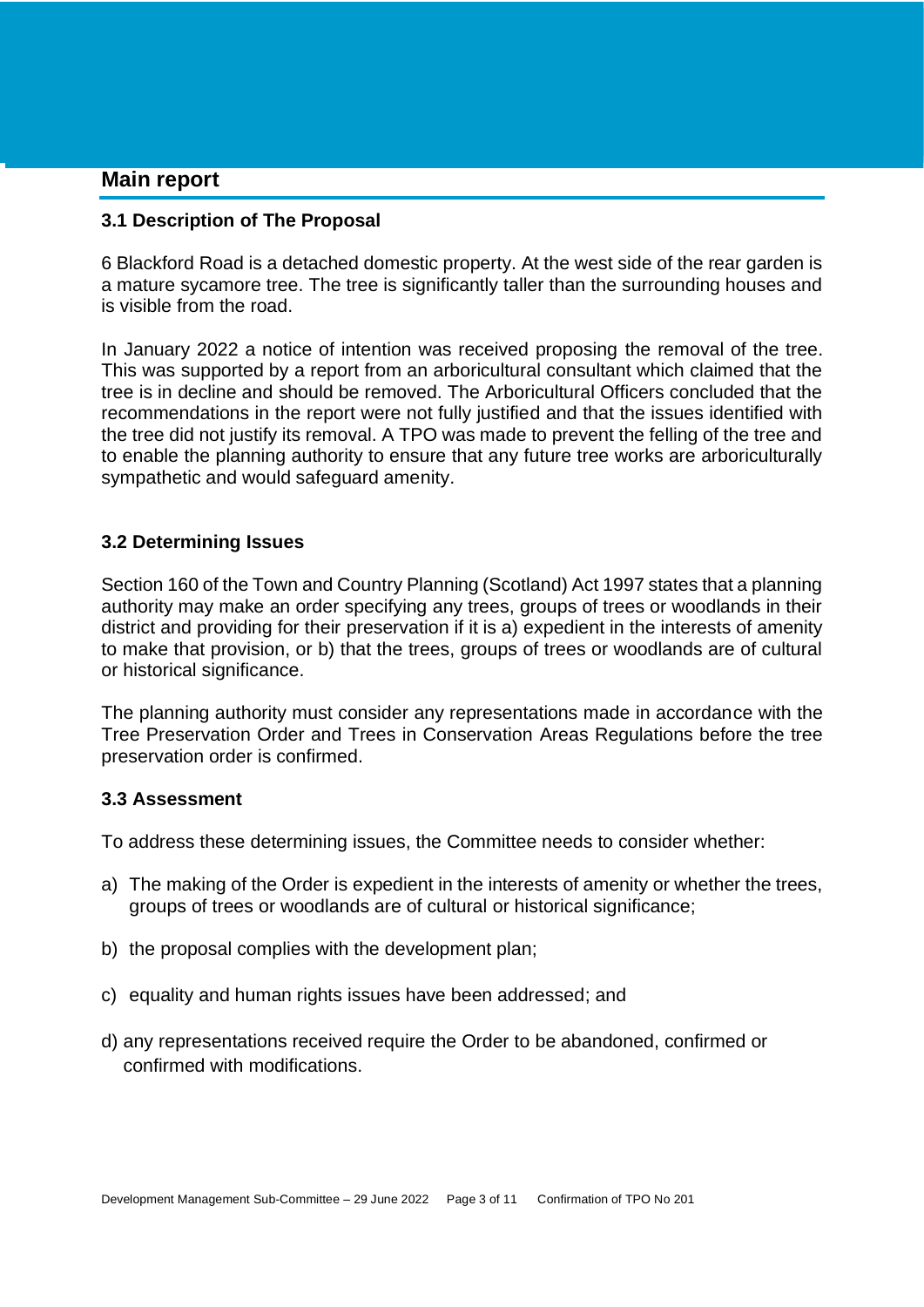#### a) Amenity, Expediency and Cultural or Historic Interest

The tree is to the rear of the property; however, it is a large tree with a high-domed crown and is highly visible from the road. The presence of the large tree behind the house gives the streetscape a sense of depth. The presence of large round-crowned trees are part of the character of this neighbourhood in which detached properties and large gardens are common.

The sycamore is mature and appears to be in satisfactory condition with many years of potential lifespan remaining.

The making of the Order was therefore expedient as it allows the planning authority to prevent the loss of the tree, and if the tree does need to be removed in future, it allows the planning authority to ensure that a replacement tree of suitable stature is planted.

The trees are not considered to be of cultural or historic interest.

#### b) Development Plan

The supporting text of Policy Env 12 (trees) of the Edinburgh Local Development Plan states that where necessary to protect trees, the Council will use its powers to make and enforce Tree Preservation Orders.

In view of the amenity provided by the trees, the requirement to apply a Tree Preservation Order complies with the development plan.

#### c) Equalities and Human Rights

The proposals raise no equalities or human rights concerns.

The statutory requirement on planning authorities is to make Orders where this is in the interests of amenity. Amenity in this context is interpreted as extending beyond the amenity of an individual party and being of wider public benefit. An Order allows any person to apply for permission to carry out tree pruning, felling etc at any time; at that time the individual circumstances of the case must be assessed and a decision on tree work proposals reached. There is a right of appeal against the decision of a planning authority.

#### d) Representations

The planning authority is required to consider any objection or representation made within 28 days of making and advertising a Tree Preservation Order. The making of the TPO was advertised in the normal manner.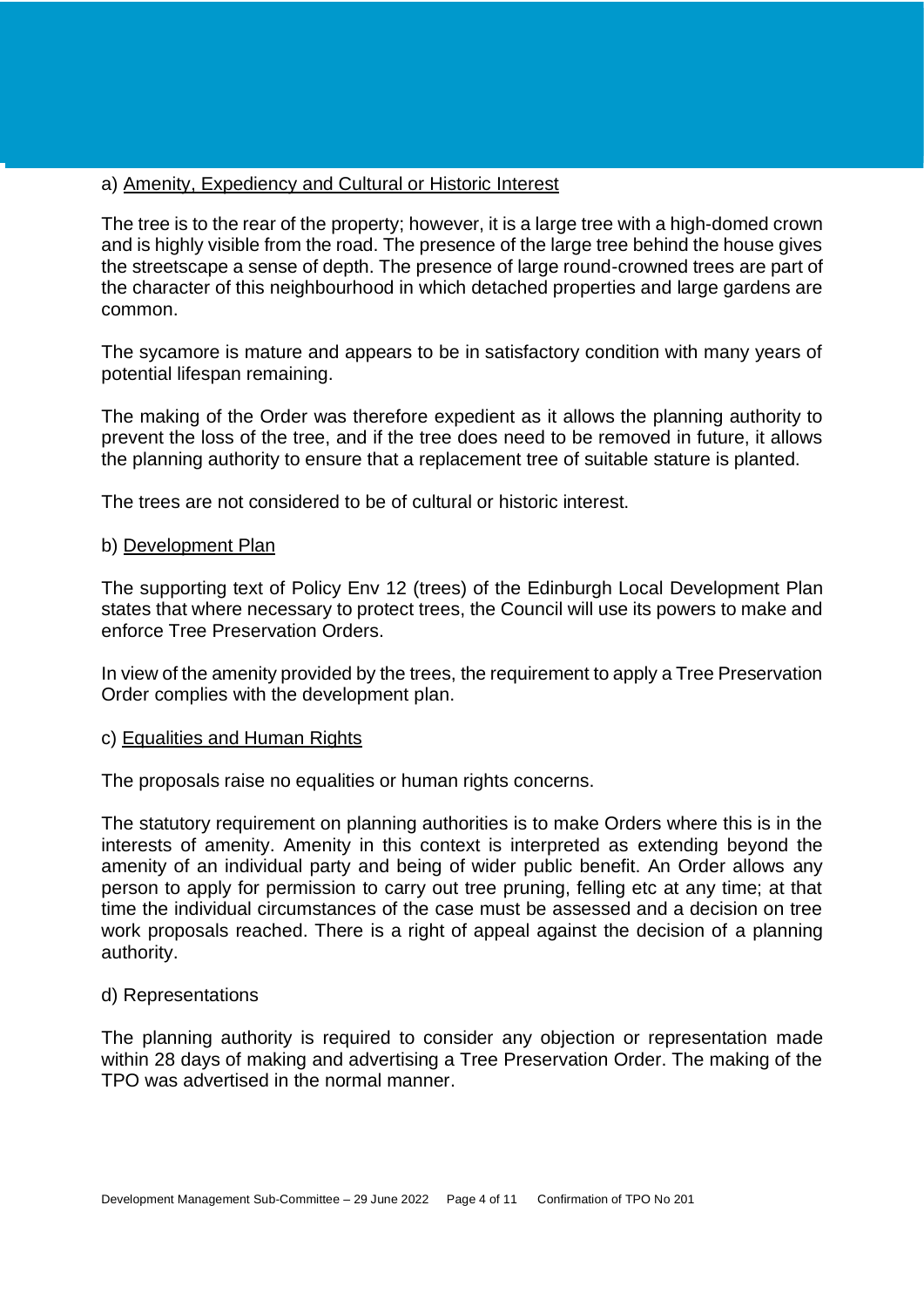One representation was received from the tree owners. They objected to the Order on the grounds that the tree was dangerous due to the planning authority's decision to allow the development of a new dwelling house within the canopy of the tree, and also that the findings and recommendation of their arboricultural consultant had not been fully addressed by the planning authority. They enclosed a copy of their consultant's report, which found that the tree should be removed due to the following issues:

- The presence of multiple pruning wounds,
- That the crown is sparse and the leaves on the ground under the tree during the inspection (in December) were smaller than average for the species,
- The tree being in general decline,
- The adjacent wall suffering damage from the growth of the trunk.

These objections have been considered. Planning permission was granted for the development of a new house to the west of the tree in 2000. This house is now underneath the western edge of the crown. This proximity means that the tree has potential to cause damage if it fails, however, this proximity is entirely normal in an urban setting and the risk can be acceptably managed by occasional tree inspections.

The report notes a number of features in the tree, such as pruning wounds and small leaves on the ground. The tree does have a number of pruning wounds, but this is normal for a mature tree in a domestic setting, which would be pruned a number of times in its life to reduce conflict with the surrounding space. While the presence of these wounds may justify some pruning, they are not considered to justify full tree removal.

The claim that the crown is sparse was not found to be accurate – upon visiting the tree was found to have a normal crown density for the species. The presence of small leaves on the ground is not considered to be of significance as the leaves of this species can vary in size greatly. No evidence of damage to the wall was provided nor was this visible at the time of the Officer's visit.

The tree has a number of features which would be expected to be seen in a tree of this age in this setting – this does not justify the claim that the tree is in general decline. Overall, the Arboricultural Officer concluded that the findings of the report did not justify the proposal to remove the tree.

#### **Conclusion**

The tree has public amenity value and makes a contribution to the character and attractiveness of the conservation area. The tree owners have twice expressed their intention to remove the tree. The Order prevents the loss of this tree and allows the planning authority to control future tree works and ensure they are arboriculturally sensitive and balanced.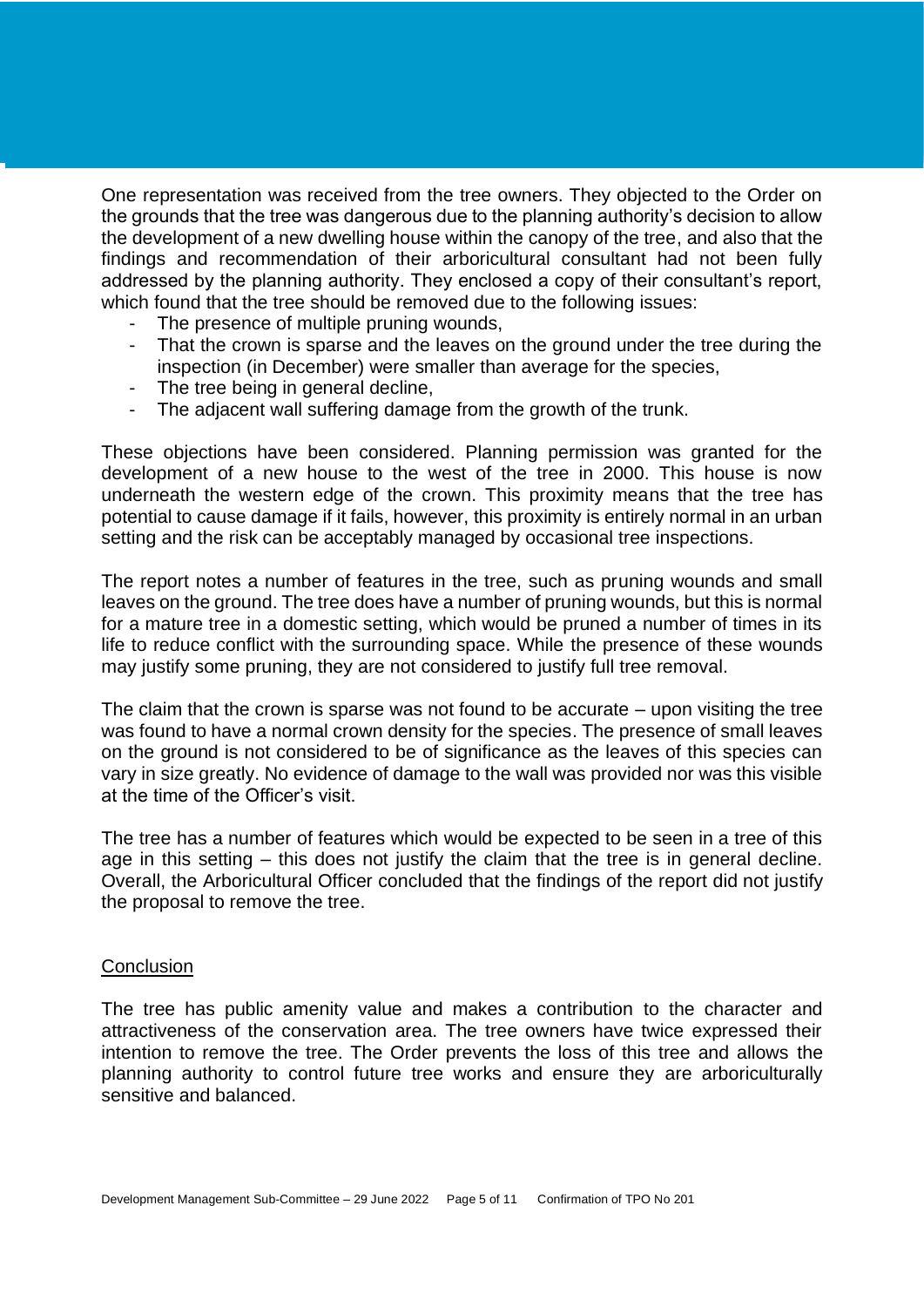It is recommended that the Tree Preservation Order be confirmed.

The Tree Preservation Order map and Schedule are enclosed at Appendices 1 and 2 and photographs of the trees at Appendix 3 .

# **Financial impact**

### **4.1 The financial impact has been assessed as follows:**

Costs are accommodated through existing budgets.

# **Risk, Policy, compliance and governance impact**

**5.1** Provided Tree Preservation Orders are confirmed in accordance with statutory legislation, the level of risk is low.

# **Equalities impact**

### **6.1 The equalities impact has been assessed as follows:**

The application has been assessed and has no impact in terms of equalities or human rights.

# **Sustainability impact**

## **7.1 The sustainability impact has been assessed as follows:**

This application is not subject to the sustainability requirements of the Edinburgh Design Guidance.

# **Consultation and engagement**

## **8.1 Pre-Application Process**

Not applicable.

## **8.2 Publicity summary of representations and Community Council comments**

The Order was advertised in the local press on  $1<sup>st</sup>$  March 2022 and displayed at Morningside Library in accordance with regulatory requirements. A copy could not be displayed at the Planning and Building Standards reception in Waverley Court due to Covid restrictions but was available to view on the Council's website.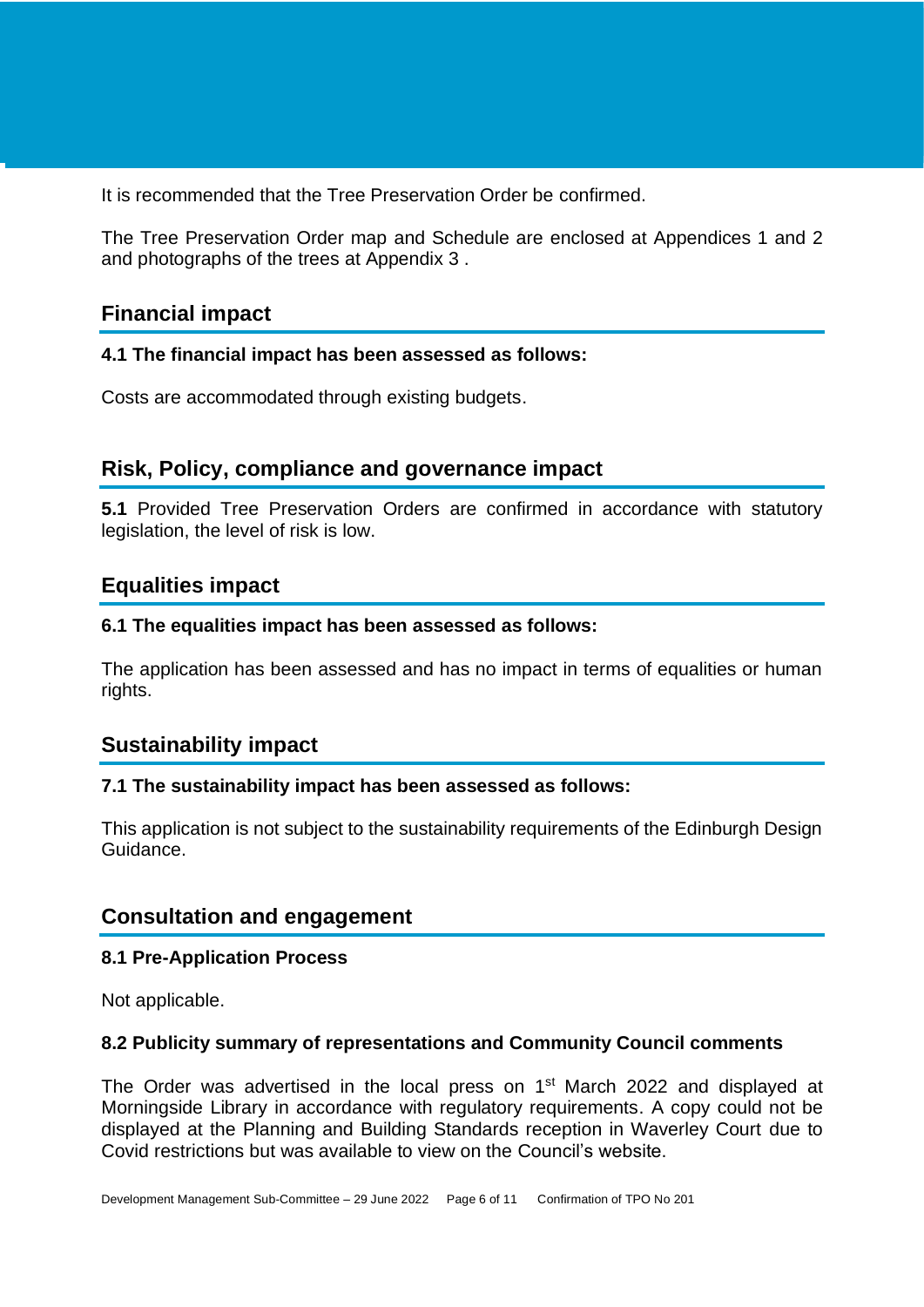# **Background reading/external references**

- [Planning guidelines](http://www.edinburgh.gov.uk/planningguidelines)
- [Edinburgh Local Development Plan](http://www.edinburgh.gov.uk/localdevelopmentplan)
- [Scottish Planning Policy](http://www.scotland.gov.uk/Topics/Built-Environment/planning/Policy)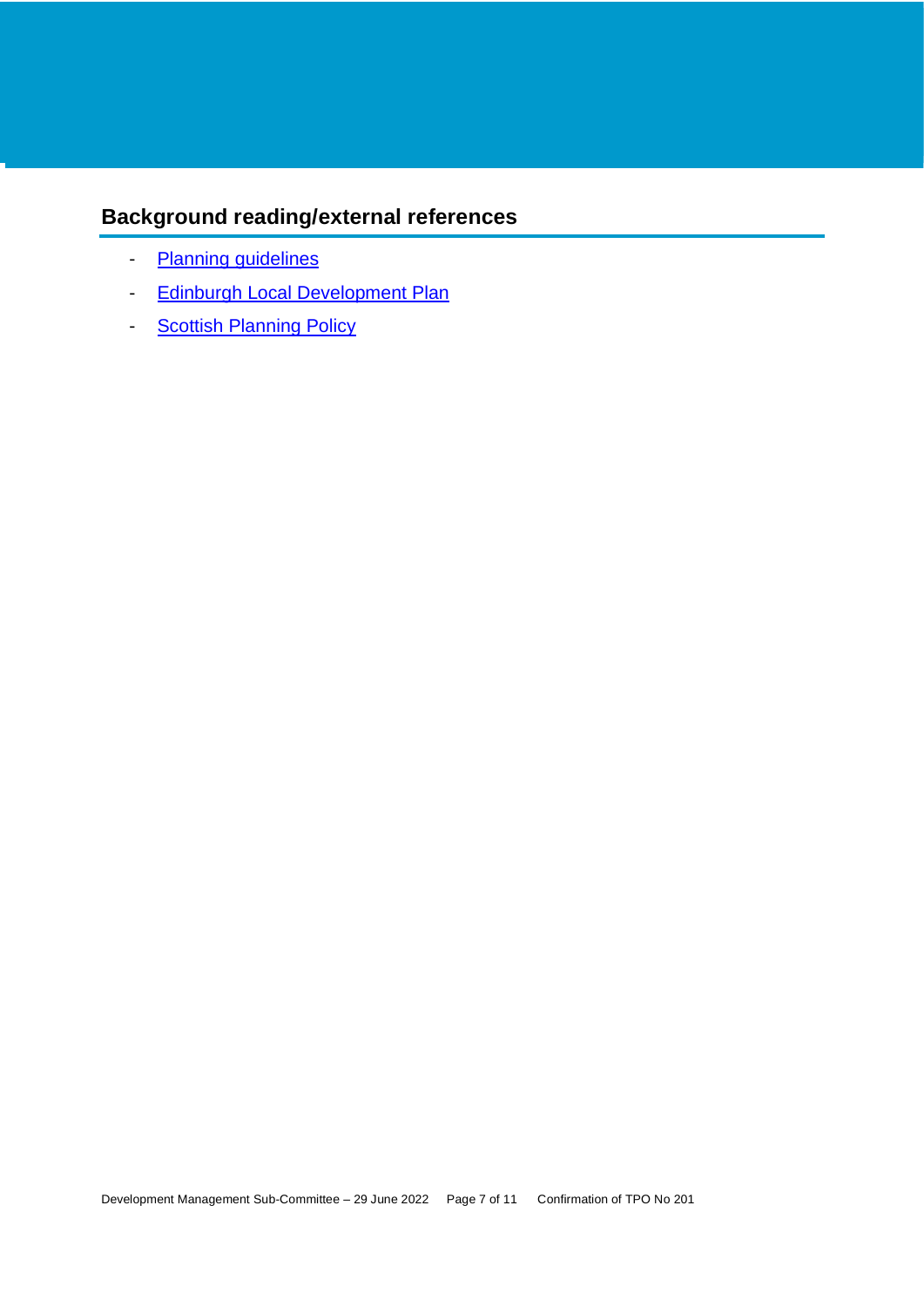| <b>Statutory Development</b><br><b>Plan Provision</b> | Where necessary to protect trees, the Council will use its<br>powers to make and enforce Tree Preservation Orders<br>(ENV12). |
|-------------------------------------------------------|-------------------------------------------------------------------------------------------------------------------------------|
| Date registered                                       | N/A                                                                                                                           |
| <b>Drawing numbers/Scheme</b>                         | N/A                                                                                                                           |
|                                                       |                                                                                                                               |

## **David Givan**

**Chief Planning Officer PLACE** City of Edinburgh Council

Contact: Ruthe Davies E-mail: ruthe.davies@edinburgh.gov.uk

# **Links - Policies**

#### **Relevant Policies:**

#### **Local Development Plan**

## **LDP Policy ENV12 (Trees)**

Development will not be permitted if likely to have a damaging impact on a tree protected by a Tree Preservation Order or other tree worthy of retention unless necessary for good arboricultural reasons. Where such permission is granted, replacement planting of appropriate species and numbers will be required to offset the loss to amenity.

This policy recognises the important contribution made by trees to character, biodiversity, amenity and green networks. In assessing proposals affecting trees, the Council will consider their value, taking into account status such as Tree Preservation Order, heritage tree, Ancient Woodland and Millennium Woodland, and information from tree surveys.

Where necessary to protect trees, the Council will use its powers to make and enforce Tree Preservation Orders.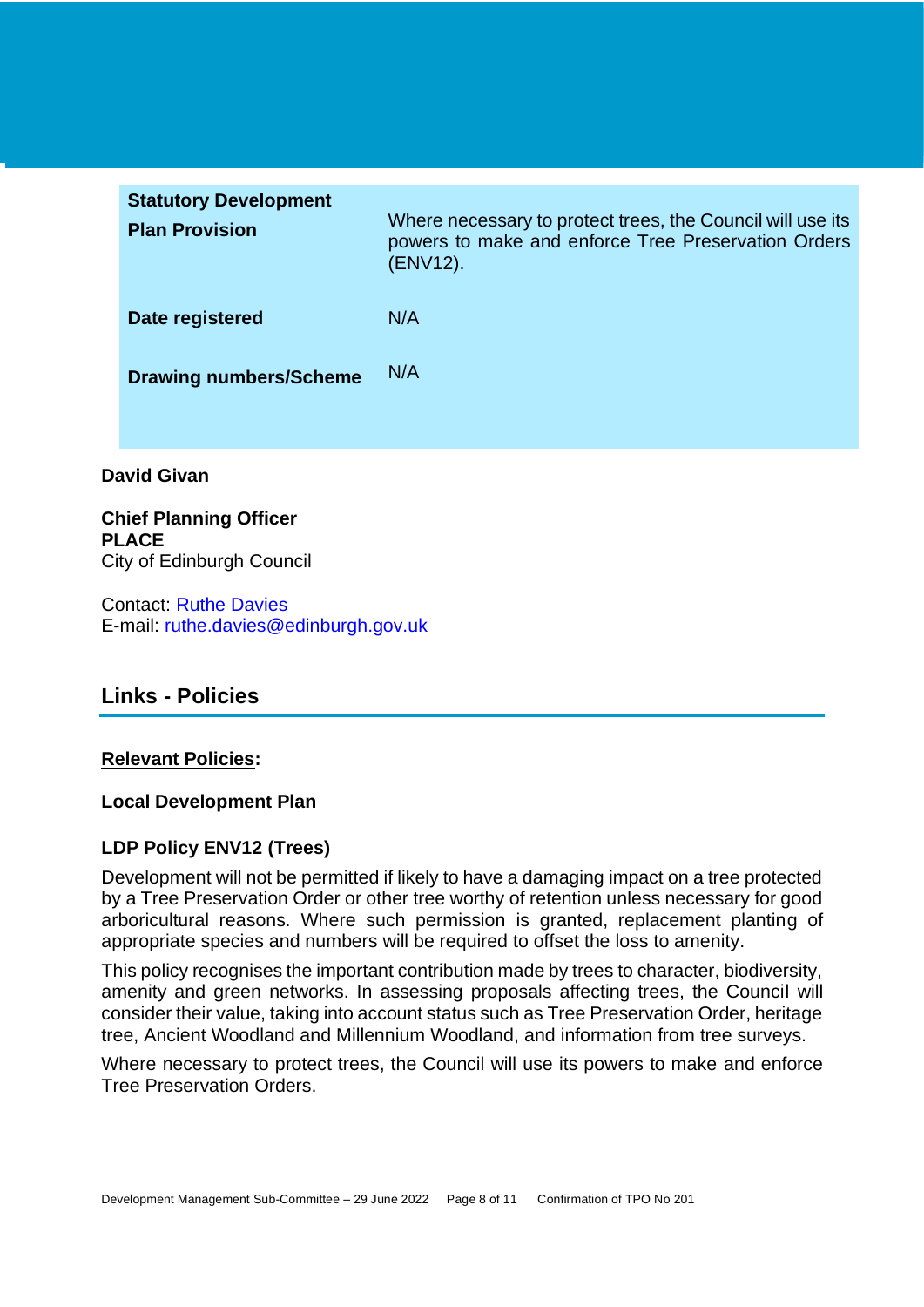# **Appendix 1**

# **Tree Preservation Order Map**

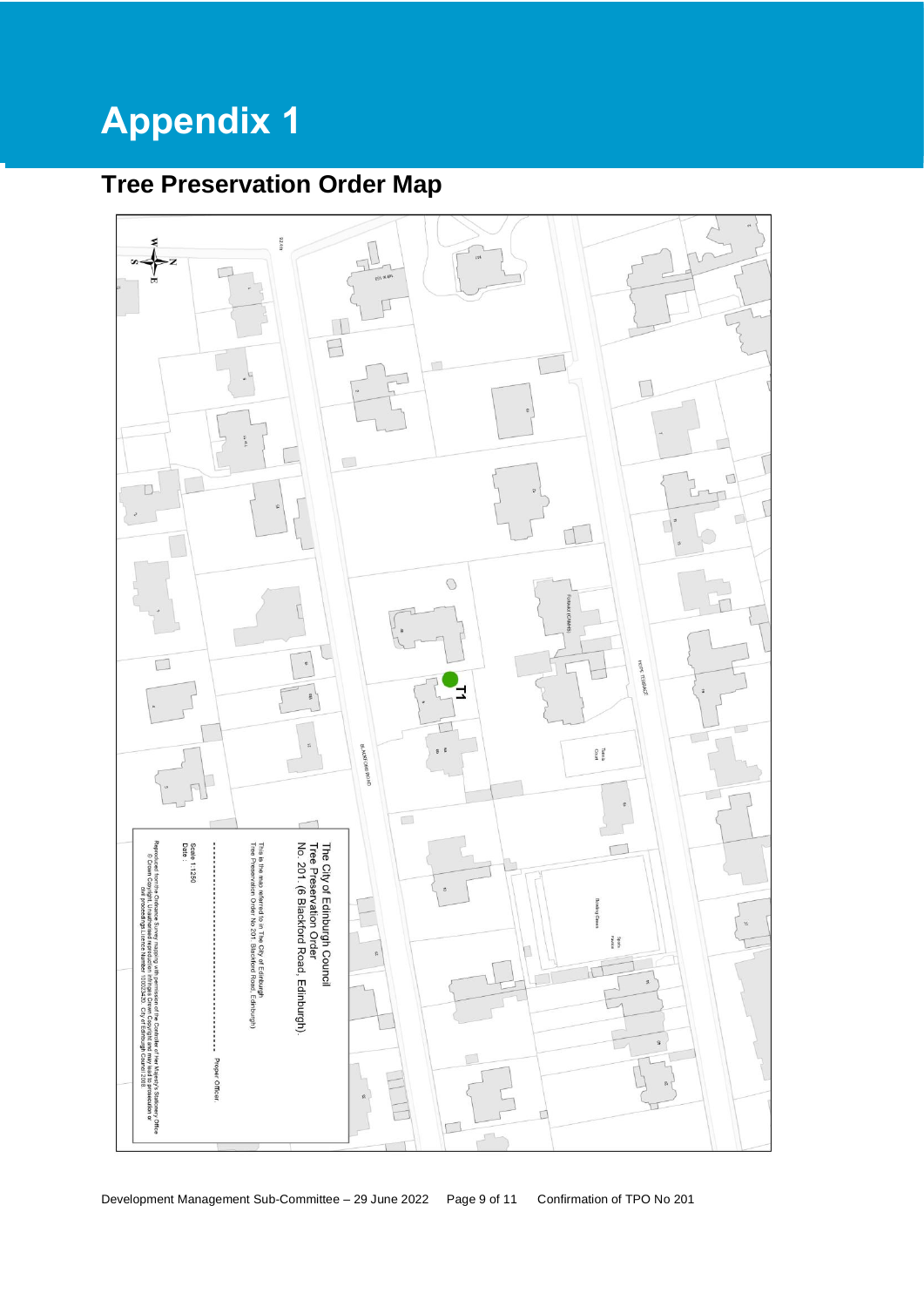# **Appendix 2**

# **Tree Schedule**

| Trees Specified Individually (marked in green on the maps)                     |                    |                                                                                                                                                            |  |
|--------------------------------------------------------------------------------|--------------------|------------------------------------------------------------------------------------------------------------------------------------------------------------|--|
| No. on Map                                                                     | <b>Description</b> | <b>Situation</b>                                                                                                                                           |  |
| Τ1                                                                             | Sycamore           | On the land at 6 Blackford Road, Edinburgh<br>being part of the Title currently<br>and<br>registered in the Land Register under Title<br>Number MID148123. |  |
|                                                                                |                    |                                                                                                                                                            |  |
| Trees Specified by Reference to an Area (within a solid black line on the map) |                    |                                                                                                                                                            |  |
| No. on Map                                                                     | <b>Description</b> | <b>Situation</b>                                                                                                                                           |  |
| None                                                                           |                    |                                                                                                                                                            |  |
|                                                                                |                    |                                                                                                                                                            |  |
| Groups of Trees (within a broken black line on the maps)                       |                    |                                                                                                                                                            |  |
| No. on Map                                                                     | <b>Description</b> | <b>Situation</b>                                                                                                                                           |  |
| None                                                                           |                    |                                                                                                                                                            |  |
|                                                                                |                    |                                                                                                                                                            |  |
| Woodlands (Within a red line on the maps)                                      |                    |                                                                                                                                                            |  |
| No. on Map                                                                     | <b>Description</b> | <b>Situation</b>                                                                                                                                           |  |
| None                                                                           |                    |                                                                                                                                                            |  |